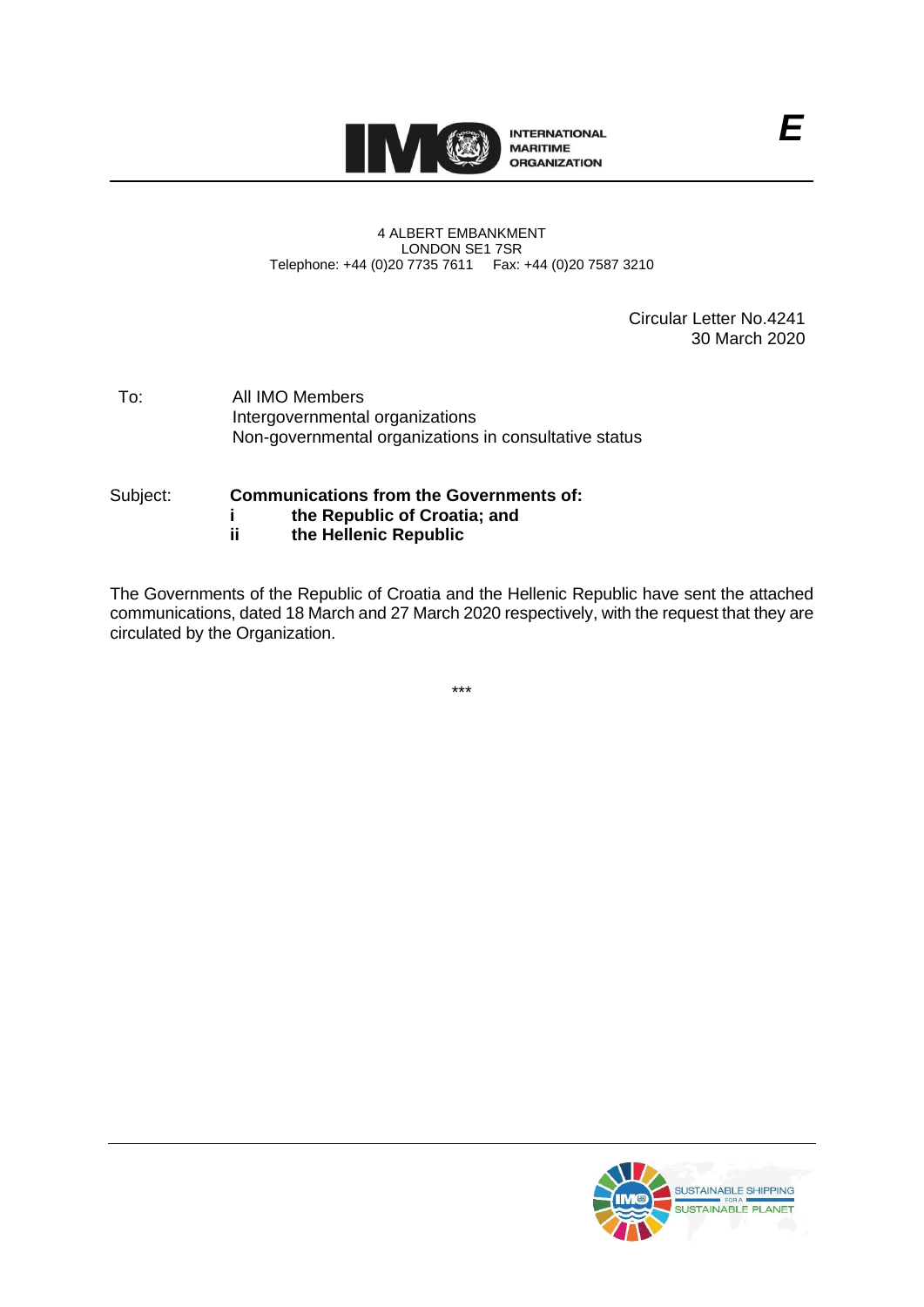





CLASS: 810-03/20-01/30 FILE, NO.: 530-04-3-1-20-2 Zagreb, 18 March 2020

#### GUIDELINES FOR ADOPTION OF EXTRAORDINARY MEASURES **Subject: RESULTING FROM THE COVID-19 PANDEMIC** - URGENT MEASURES ADOPTED BY THE REPUBLIC OF CROATIA

Due to the extraordinary situation resulting from the COVID-19 pandemic, allow us to inform you that the Ministry of Sea, Transport and Infrastructure of the Republic of Croatia has decided to adopt attached measures for seafarers who are not able to revalidate all the documents required for service on board ships.

In order to give full effect to the international agreed standards of training and certification of seafarers, the Republic of Croatia has developed the national legal framework implementing all prescribed standards.

However, we believe that this extraordinary situation required adoption of urgent measures following all the pragmatic solutions that do not jeopardize safety and taking into account that there are total of 6662 of Croatian seafarers currently embarked on board vessels engaged in international navigation who are unable to disembark and repatriate to the Republic of Croatia.

In accordance with our statistical data a numerous of seafarers will face with the expired certificates and documents in the following 3 (three) months.

We would also like to highlight that this adopted measures does not substantially affect the competence of the seafarer.

In that context and in the light of this situation that can be declared as a force majeure, the Ministry has decided to grant a general extension of the validity of seafarers personal documents up to 3 (three) months for those which will expire before 18 June 2020 in order to allow them to work legally, in respect of the following:

- Certificates of Competency (CoC) and Certificates of Proficiency (CoP)
- Medical certificates
- Endorsements of foreign certificates
- Seamen's books, Embarkation permits and Seafarers identity documents.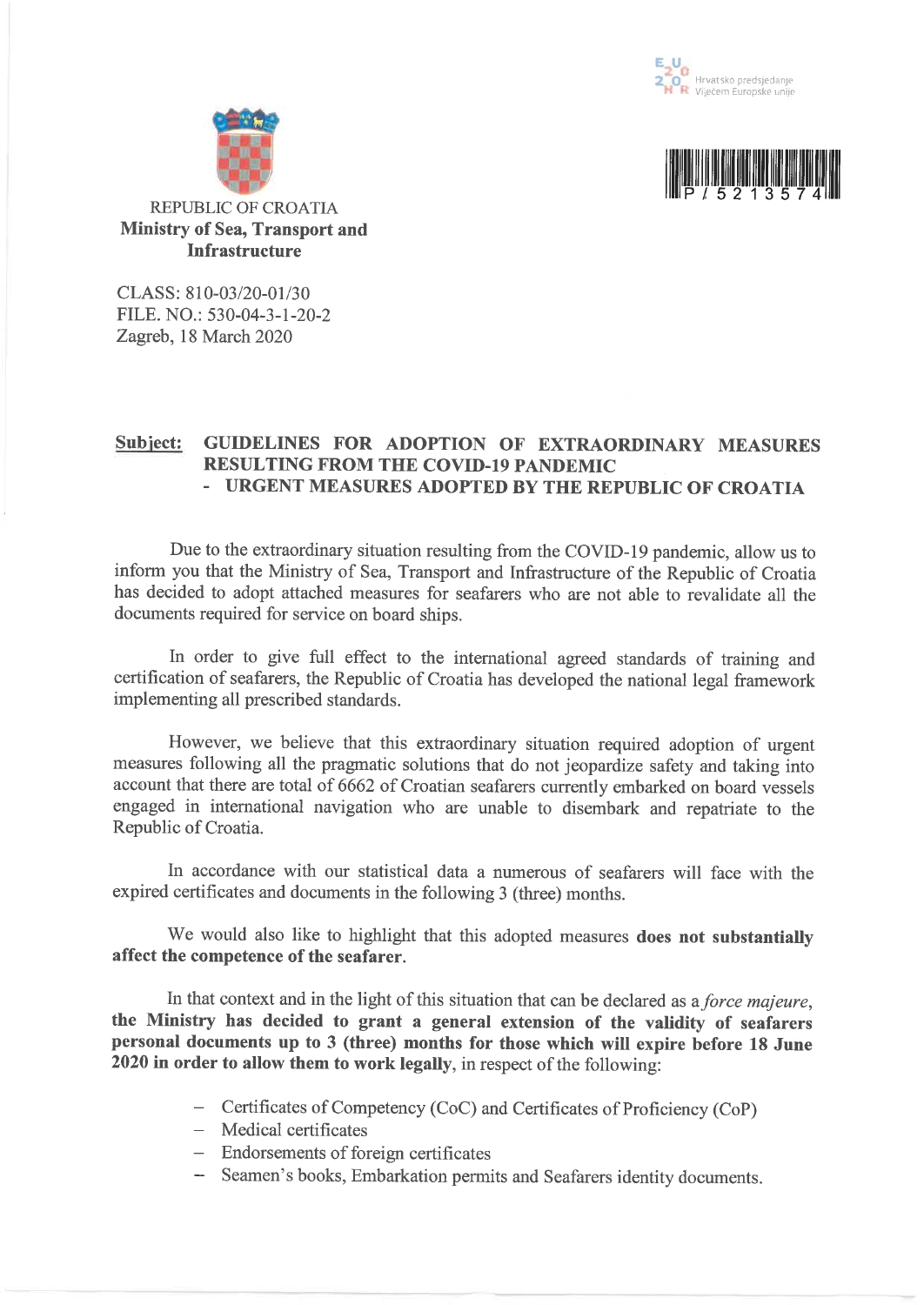In respect of the extension of sea service beyond the seafarer employment agreement period and due to the difficulties in inability to organize repatriation of the seafarers, appropriate measures has also been adopted as written in attached Guidelines.

It is also important to emphasize that these Guidelines are adopted after consultation with the shipowners' and seafarers' organizations concerned.

Informing you all of the above, I would like to kindly request the circulation of this information to the Parties of the International Maritime Organization and the International Labour Organization in order to avoid further difficulties to the seafarers concerned.

Yours Sincerely,

**Attachment** 

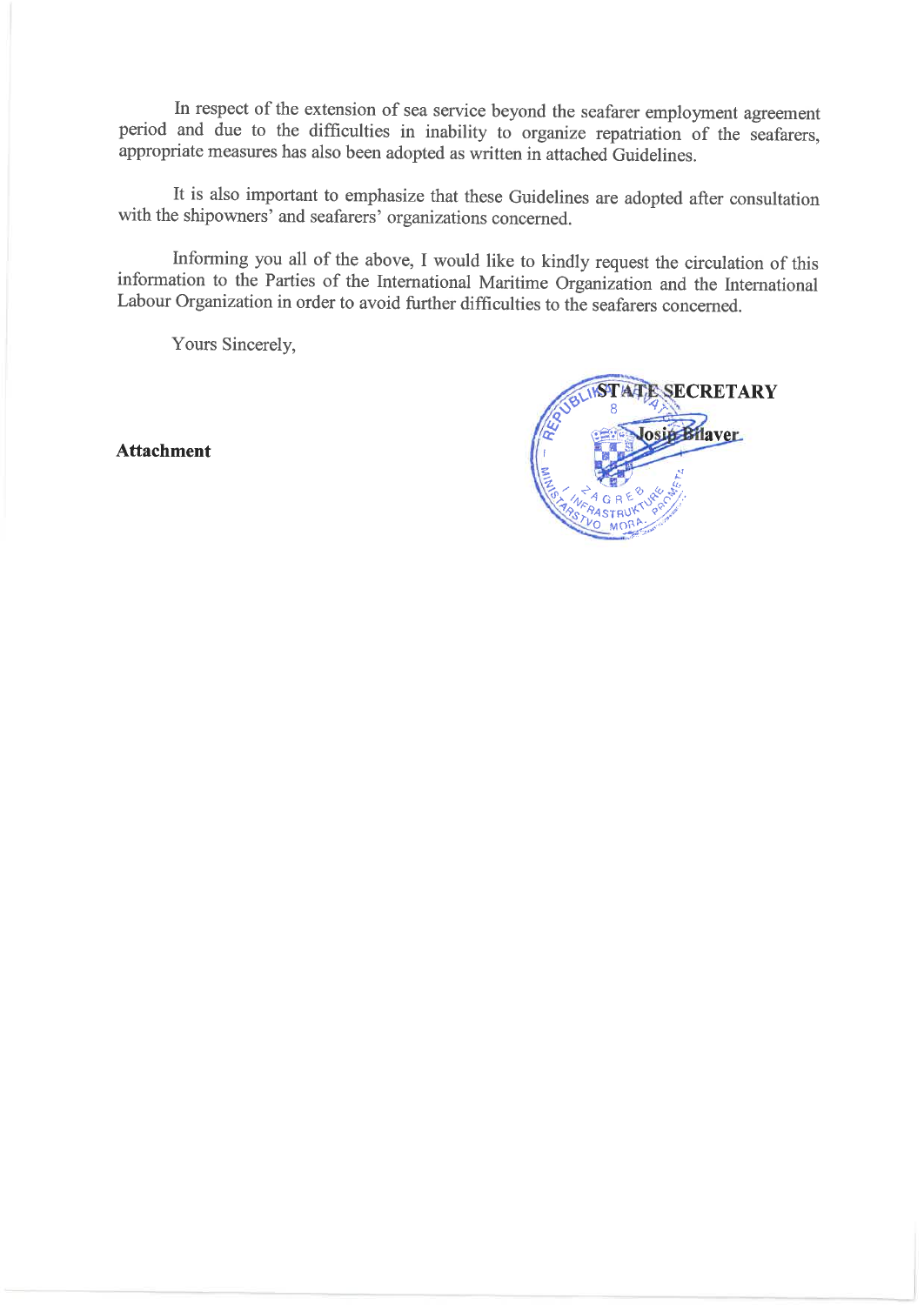Delivery: **INTERNATIONAL MARITIME ORGANIZATION 4. ALBERT EMBANKMENT LONDON SE1 7SR UNITED KINGDOM** 

**INTERNATIONAL LABOUR ORGANIZATION 4 ROUTE DES MORILLONS CH-1211 GENÈVE 22 SWITZERLAND** 

DIRECTORATE-GENERAL FOR MOBILITY AND TRANSPORT **EUROPEAN COMMISSION 1049 BRUXELLES/BRUSSEL BELGIUM** 

**EUROPEAN MARITIME SAFETY AGENCY PRACA EUROPA 4 CAIS DO SODRÉ** 1249-206 LISBOA **PORTUGAL** 

**SECRETARIAT OF THE PARIS MOU ON PSC** P.O. BOX 16191 **2500 BD THE HAGUE THE NETHERLANDS** 

**SECRETARIAT OF THE TOKYO MOU ON PSC ASCEND SHIMBASHI** MINATO-KU, TOKYO **JAPAN 105-0004** 

SECRETARIAT OF THE LATIN AMERICAN MOU ON PSC AV. EDUARDO MADERO 235. 8TH FLOOR. OFFICE 25 Y 26 1106-CIUDAD AUTONOMA DE BUENOS AIRES **REPUBLICA ARGENTINA** 

**SECRETARIAT OF THE INDIAN OCEAN MOU ON PSC** USHAKAL, HOUSE NO.92, PLOT NO. A-8, RANGAVI ESTATE. DABOLIM, GOA-403801 **INDIA** 

**SECRETARIAT OF THE RIYADH MOU ON PSC** P.O. BOX 1887 POSTAL CODE 114, HAIY AL MINA, **SULTANATE OF OMAN** 

SECRETARIAT OF THE CARIBBEAN MOU ON PSC THE OFFICE CENTRE BUILDING, 2<sup>ND</sup> FLOOR, 12, OCEAN BOULEVARD, KINGSTON **JAMAICA**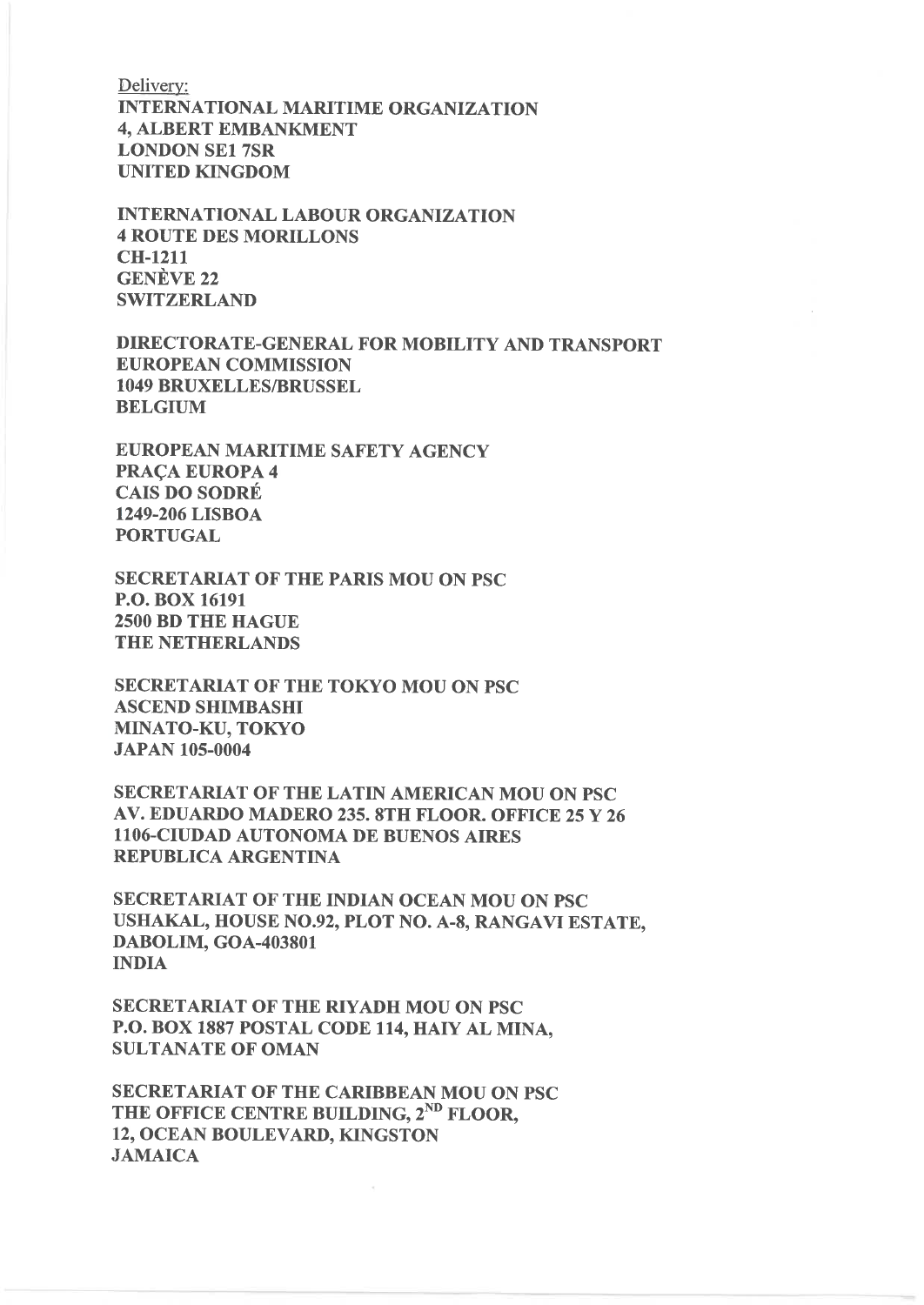**SECRETARIAT OF ABUJA MOU ON PSC** FEDERAL MINISTRY OF TRANSPORT BUILDING 1, JOSEPH STREET, P.O. BOX 4574, OFF MARINA, LAGOS **NIGERIA** 

**US COAST GUARD** 2703 MARTIN LUTHER KING JR AVE SE **WASHINGTON DC 20593-7000 USA** 

SECRETARIAT OF THE BLACK SEA MOU ON PSC KEMANKES KARAMUSTAFAPASA MAH. **KEMANKES CAD. NO.63 KAT:4/412** (KIYI EMNIYETI GENEL MUDURLUGU) 34425 BEYOGLU/ISTANBUL **TURKEY** 

Copy to: MINISTRY OF LABOUR AND THE PENSION SYSTEM **ULICA GRADA VUKOVARA 78 10000 ZAGREB** 

**MINISTRY OF HEALTH KSAVER 200A 10000 ZAGREB**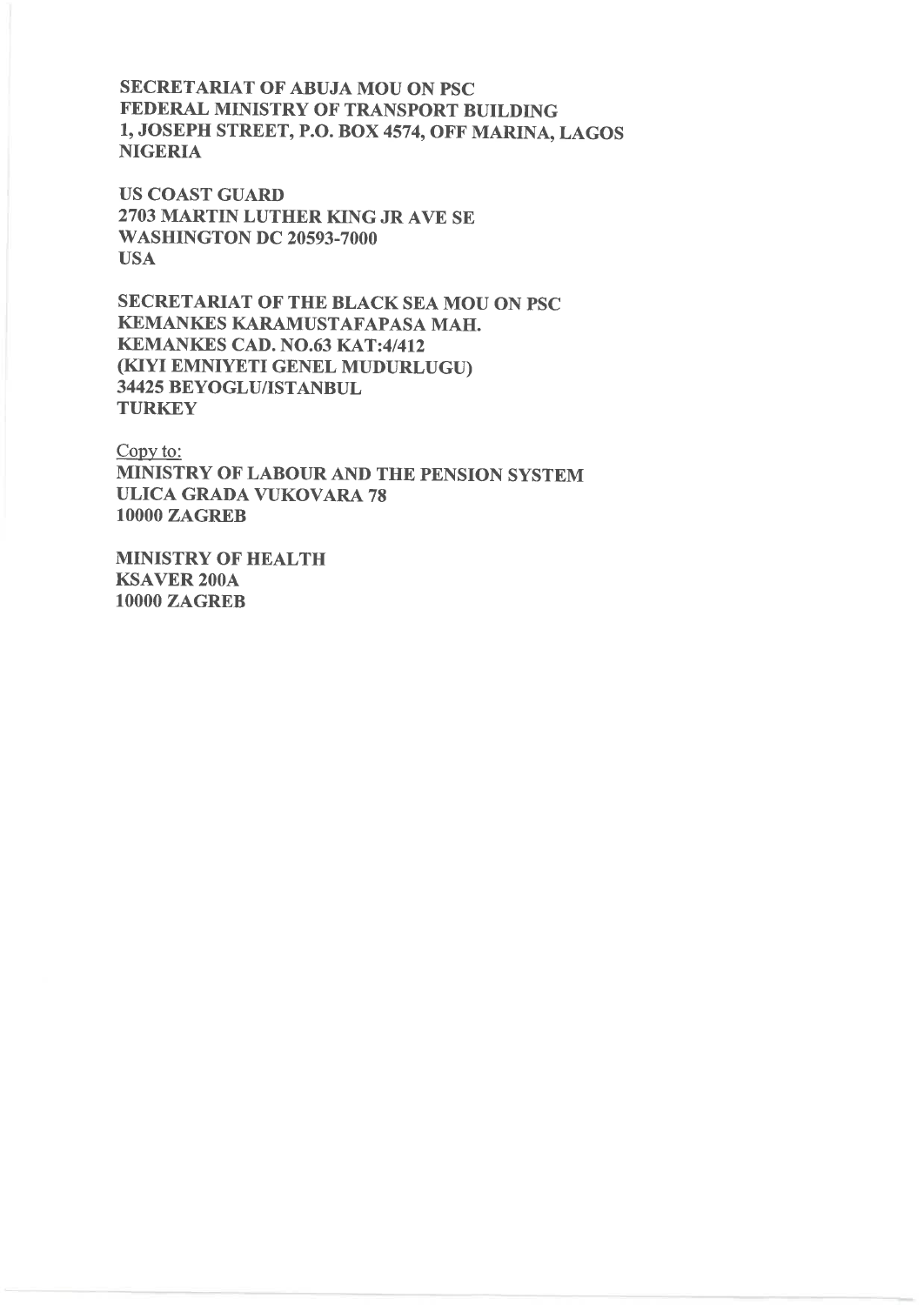





### **REPUBLIC OF CROATIA Ministry of Sea, Transport and Infrastructure**

CLASS: 810-03/20-01/30 FILE. NO.: 530-04-3-1-20-1 Zagreb, 18 March 2020

# TO WHOM IT MAY CONCERN

#### Subject: **GUIDELINES FOR ADOPTION OF EXTRAORDINARY MEASURES RESULTING FROM THE COVID-19 PANDEMIC**

Due to the extraordinary situation resulting from the COVID-19 pandemic, the Ministry of Sea, Transport and Infrastructure of the Republic of Croatia (hereinafter: the Ministry) has decided to adopt measures for seafarers who are not able to revalidate all the documents required for service on board ships.

In that context and in the light of this extraordinary situation that can be declared as a force majeure situation, the Ministry has decided to grant a general extension of the validity of seafarers personal documents in order to allow them to work legally.

#### EXTENSION OF THE VALIDITY OF SEAFARERS DOCUMENTS  $1.$ **BEYOND THEIR EXPIRY DATE**

#### $1.1.$ **CERTIFICATES OF COMPETENCY AND CERTIFICATES OF PROFICIENCY**

The Ministry has decided that the validity of Croatian Certificates of Competency (CoC) and Certificates of Proficiency (CoP) which will expire before 18 June 2020 are granted a general extended validity of up to 3 (three) months.

The individual seafarer will not be required to submit an application.

#### $1.2.$ **MEDICAL CERTIFICATES**

Considering this situation as a *force majeure*, in respect of the Croatian medical certificates, the Ministry has decided to follow provisions for urgent cases allowed by the Regulation I/9 of the STCW Convention 1978 as amended Regulation 1.2. of the MLC Convention 2006 as amended.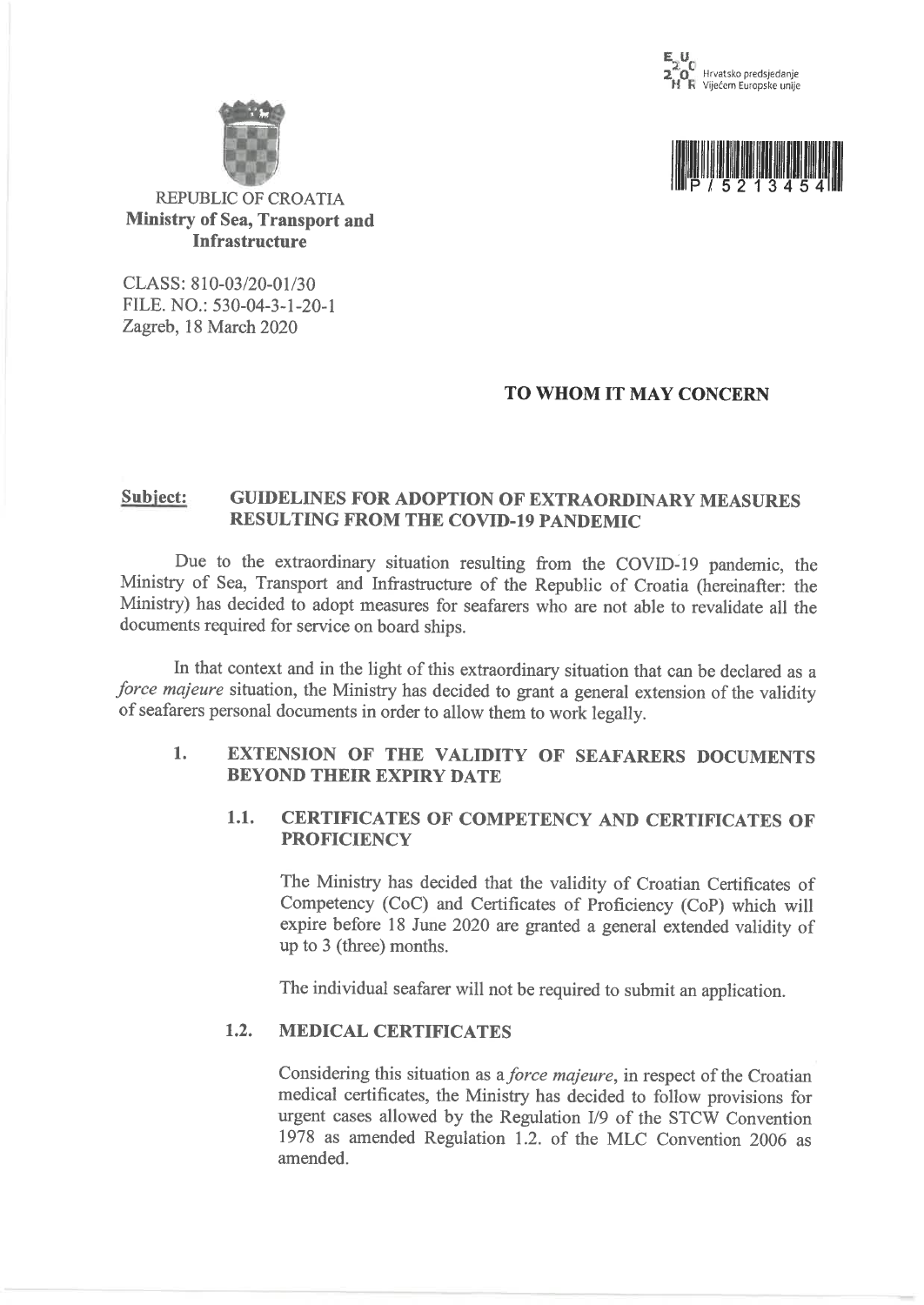Based on that, the Ministry permits a seafarer to work without a valid medical certificate, provided that:

- the period does not exceed 3 (three) months; and
- the seafarer concerned holds and expired medical certificate on  $\overline{a}$ recent date.

#### **ENDORSEMENT OF FOREIGN CERTIFICATES**  $1.3.$

The validity of Croatian endorsements will be linked to the validity of the seafarer's national Certificates of Competency (CoC) and Certificates of Proficiency (CoP).

If the seafarer's national Certificates of Competency (CoC) or Certificates of Proficiency (CoP) is revalidated, it will be possible to apply for a new endorsement to the Ministry.

The seafarer will then be granted a Temporary endorsement valid for a period up to 3 (three) months.

If the administration that has issued the seafarer's national Certificates of Competency (CoC) or Certificates of Proficiency (CoP) chooses a general extension of the validity of the national Certificates of Competency (CoC) or Certificates of Proficiency (CoP), the validity of the Croatian endorsement issued based on the current Certificates of Competency (CoC) or Certificates of Proficiency (CoP) will automatically be considered extended accordingly.

The seafarer will not be required to submit an application.

#### $1.4.$ **SEAMEN'S BOOKS. EMBARCATION PERMITS AND SEAFARERS IDENTITY DOCUMENTS**

The Ministry has decided that the validity of seamen's books, embarkation permits and seafarers identity documents which will expire before 18 June 2020 are granted a general extended validity of up to 3 (three) months.

The individual seafarer will not be required to submit an application.

#### $2.$ **EXTENSION OF SEA** SERVICE BEYOND **THE SEAFARER EMPLOYMENT AGREEMENT PERIOD**

Due to the difficulties in inability to organize repatriation of the seafarers, the shipowners may extend the validity of the Seafarers Employment Agreement for a maximum period of 3 (three) months, if the seafarer concerned agrees with the extension period and if it is in accordance with applicable collective bargaining agreement.

In this situation, it is required to conclude an Addendum of the Seafarer Employment Agreement under the same terms and conditions as the underlying Agreement.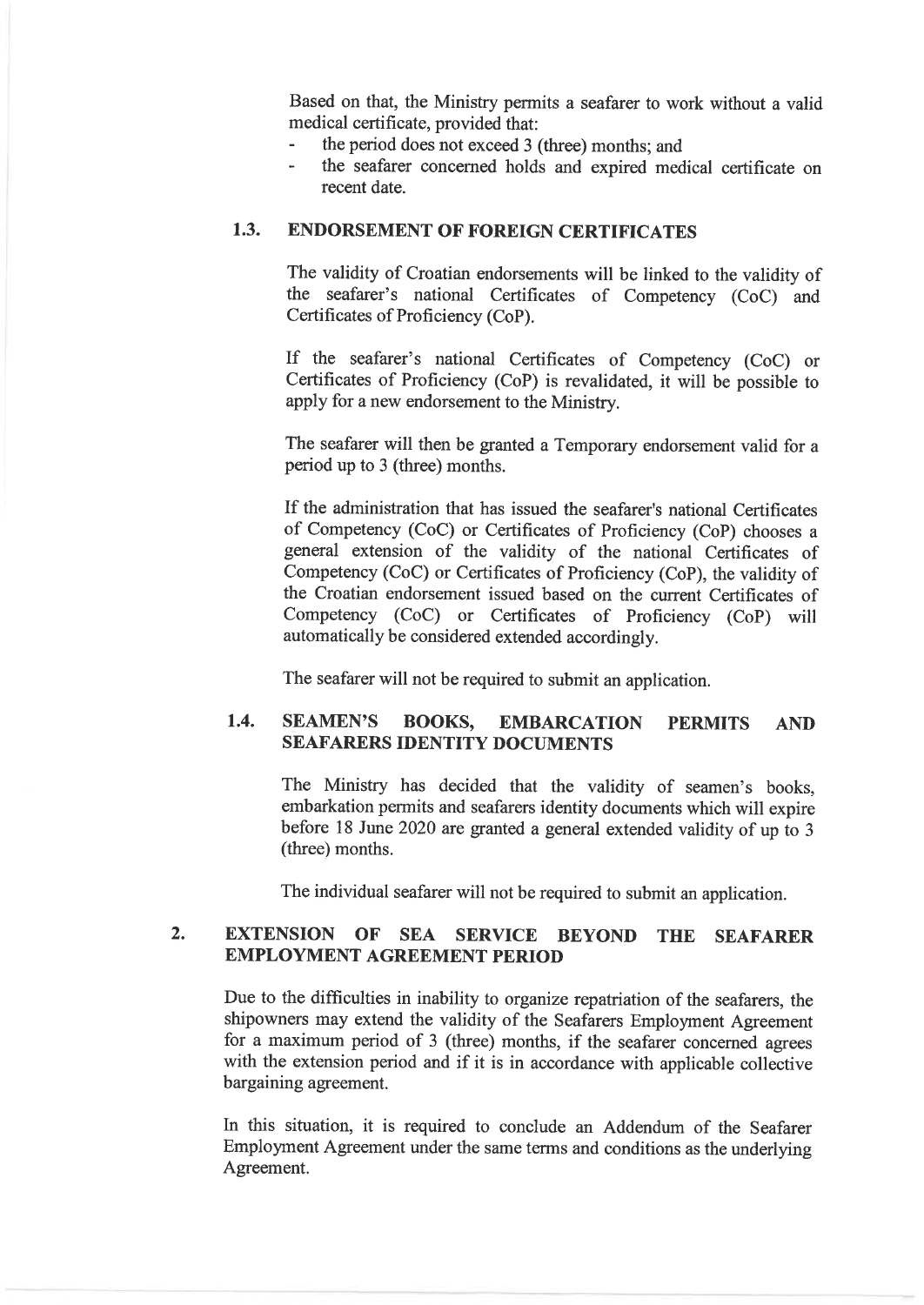#### $3.$ **NOTIFICATION**

The Ministry of Sea, Transport and Infrastructure of the Republic of Croatia will notify all interested organizations (IMO, ILO, European Commission and others) on the above adopted measures.

These Guidelines will be also published on official Ministry's website: www.mmpi.hr.

#### **CONTACT FOR ADDITIONAL INFORMATION**  $\overline{4}$ .

For any additional information, please do not hesitate to contact us through the following e-mail address: pomorci@pomorstvo.hr

Yours sincerely,

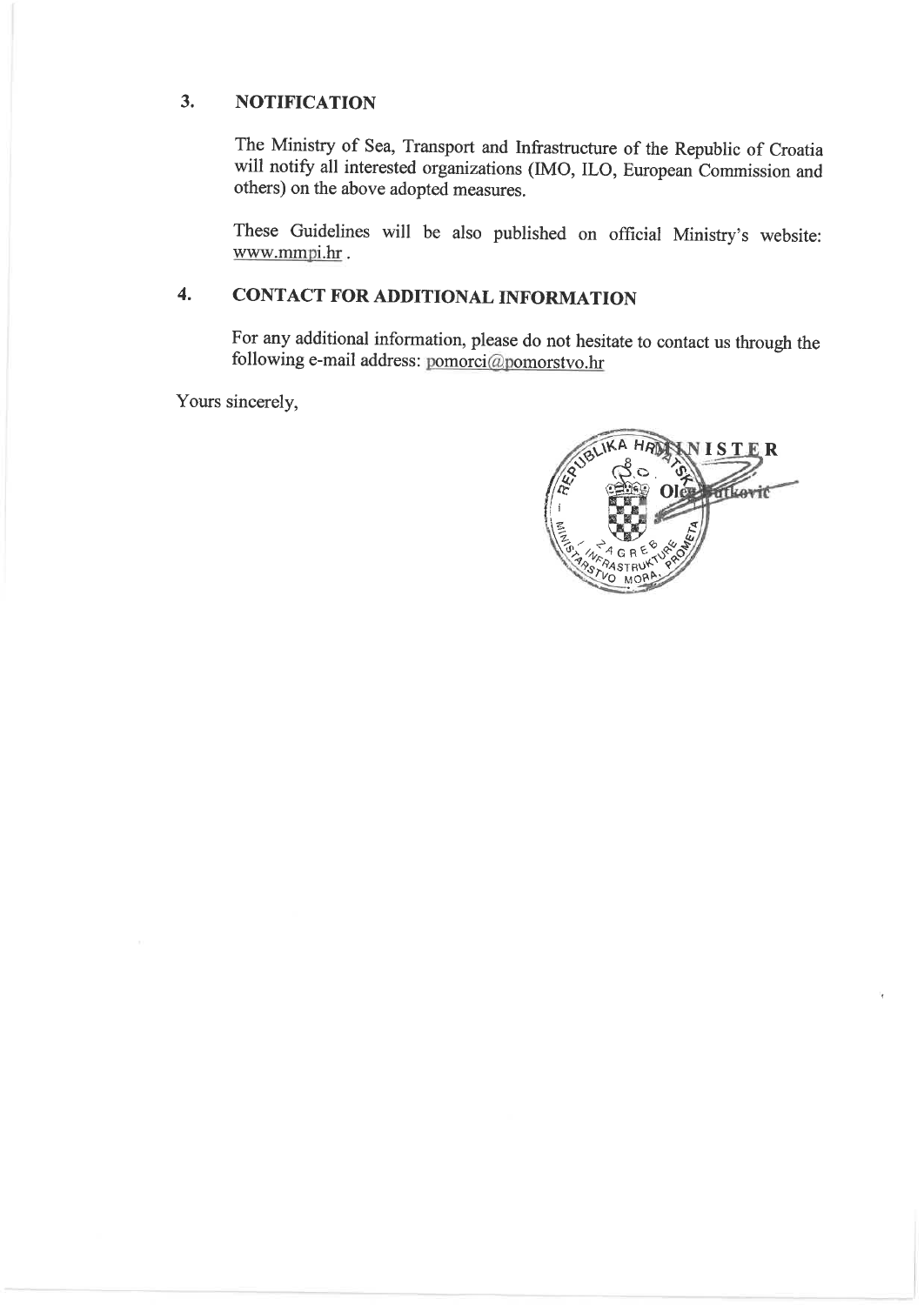

**HELLENIC REPUBLIC MINISTRY OF MARITIME AFFAIRS AND INSULAR POLICY**

**HELLENIC COAST GUARD HEADQUARTERS GENERAL DIRECTORATE FOR SHIPPING GENERAL DIRECTORATE FOR SHIPS' CONTROL**

## **CIRCULAR**

## **SUBJECT: "MEASURES TAKEN BY THE HELLENIC MARITIME ADMINISTRATION WITH RESPECT TO COVID-19"**

### **1. General**

The recent outbreak of COVID-19, now declared by the WHO as pandemic, is causing a number of issues and problems to the shipping industry. The Hellenic Maritime Administration wishes to inform the shipping community of the following extraordinary measures adopted aiming at maintaining the smooth operational supply chain for maritime freight transportation, while securing high standards for the protection of public health.

These measures take into consideration the challenges emerging from mandatory quarantine, the precautionary measures being taken by a number of port authorities around the world as well as the prescriptions of the WHO and the National Organization of Public Health, the EU communications and guidelines and the relevant IMO Circulars and initiatives.

Updated information as regards circulars, decisions and health guidance provided by the international and national institutions are available online at the Hellenic Coast Guard website.

#### **2. Reporting Requirements**

Prior to the arrival in Greek port ship masters shall submit through the National Maritime Single Window (NMSW) the documents foreseen in the Convention on Facilitation of International Maritime Traffic (FAL) and Directive 2010/65/EU.

## **3. Restrictions of Ships Operations**

Taking into consideration the epidemiological facts, the exponential increase of COVID 19 outbreaks in some countries and the need to prevent further expansion, the Greek government decided:

**(a)** to temporarily restrict for one month (until 15 of April), the movement of passengers by ships to and from Greece to Italy, Turkey& Albania. The measure does not affect trade operations, as long as freight transport including through trucks and lorries will continue to operate without restrictions,

**(b)** for the same public health reasons, to temporarily suspend calls at Greek ports of: **(i)**  professional tourist vessels (cruise vessels, professional yachts, daily tour cruise ships, recreational

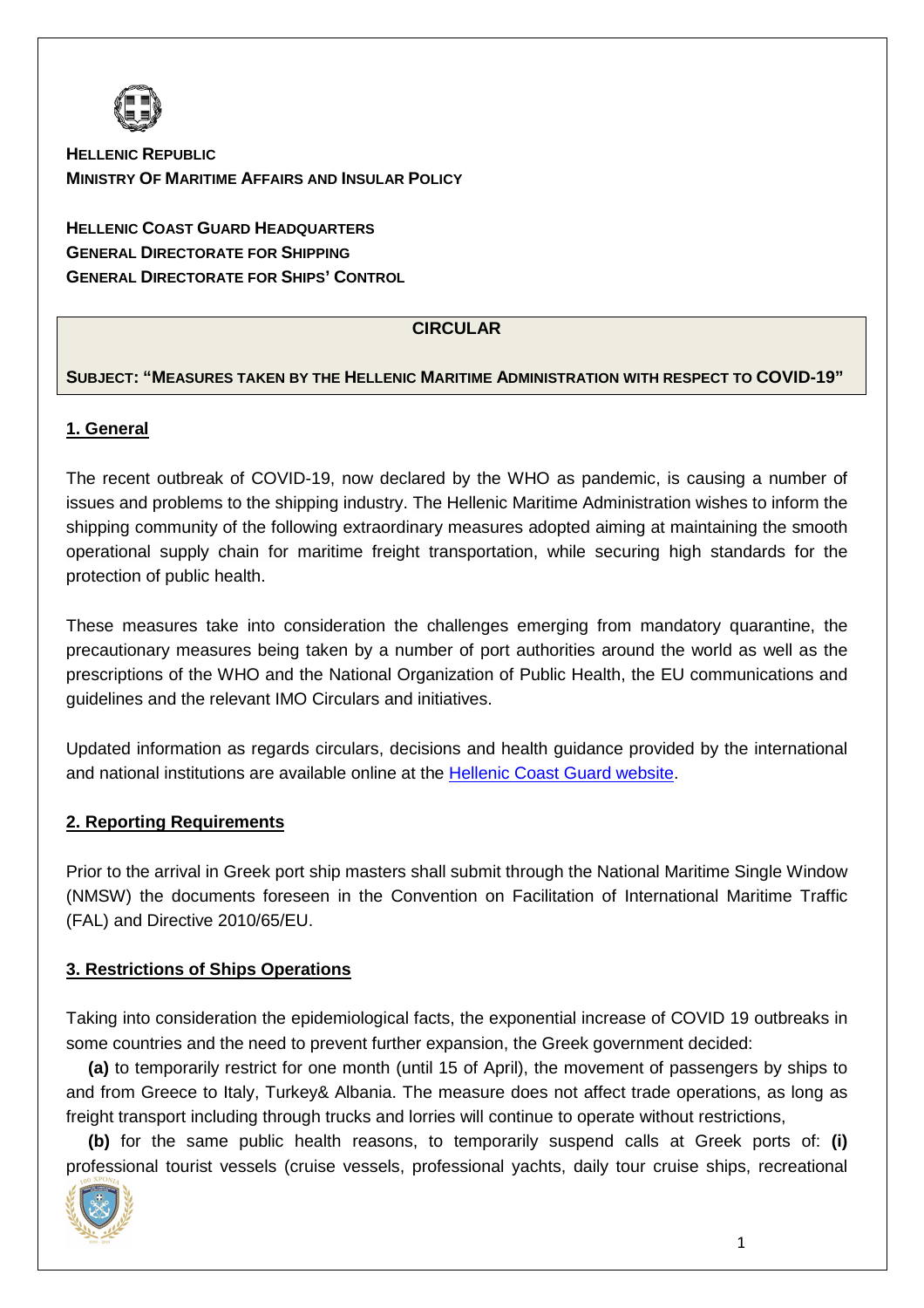ships classified as a professional subject to laws applicable in another country), until 15 of April, **(ii)**  incoming private recreational vessels, until 19 of April and **(iii)** private and professional tourist vessels, operating/ being within Greek territory, until 21.04.2020.

**(c)** to temporarily restrict the transportation of passengers by ships (including RO-ROs, Ro-PAXs, ferries and sea taxi) operating from the mainland of Greece to the islands and between the islands of the country until 21.04.2020 (passenger maritime cabotage). The measure does not affect transportation of: **(i)** the permanent residents of the islands moving from/to the islands to the mainland/ other islands, **(ii)** Armed and Security Forces personnel, as well as personnel involved in the operations of the European Border and Coast Guard & Civil Protection personnel moving for reasons related to their service, **(iii)** public sector officials, **(iv)** medical and nursing staff of the public and private sectors; health professionals and practitioners as well as the staff of the National Organization of Public Health and **(v)** persons moving for officially certified emergency reasons.

**(d)** to temporary ban the entry into the country of third-country nationals, including by air, sea, rail and road, until 18.04.2020. The measure does not affect trade operations, EU citizens, diplomatic missions' representatives, truck drivers and third country nationals who are permanent residents at an EU country. Seafarers who are third-country nationals or their companies are advised to contact the Greek Consular Authority in their place of residence requesting exceptional entry in Greece for professional purposes, with the necessary documentation (Seafarer ID, Seamens' Book, professional certificates CoC – CoP and/or the Standard EU Template of Certificate for International Transport Workers which can be found here (Annex 3), duly filled in by the shipowner or operator of the ship.

#### **4. Seafarers Health Issues**

The basic document used for the health status of the crew is the Maritime Declaration of Health under FAL and the NMSW. Coordination with the Health authorities (both locally in ports and at central/governmental level) is taking place. Crew members having symptoms or suspecting they are infected must follow regular quarantine or isolation routines established by the international and national Public Health Authorities. For detailed info on the existing guidelines for preserving seafarers' health in the context of the COVID-19 outbreak, click here.

#### **5. Inspection, Certification and Liability**

**A.** As regards the conduct of surveys, audits and **inspections of ships**, in cases where surveyors, auditors and/or inspectors are not able to undertake due to restrictions imposed by COVID-19 countermeasures, the Hellenic Maritime Administration is preparing an appropriate regulatory provision to be incorporated in the national legislation in order to grant reasonable time-wise extension to the required surveys/audits and validity of the expiring statutory certificates and/or documents with regard to maritime safety & security, protection of the marine environment and maritime labour. In all cases, safety of navigation, which rests primarily to the ship operator and the master, will be ensured. Queries can be addressed to the Ships' Design and Construction Directorate (e-mail dmk@yen.gr, tel: +30 213 137 1951), Ships' Inspection Directorate (dep@hcg.gr, tel: +30 213 137 1957), Verification of Safety and Security Management of Ships and Port Facilities Directorate (dedaple@hcg.gr, tel: +30 213 137 1904, as regards ISPS/ISM), Regulations and Control of Organizations Directorate (dkeo@hcg.gr,

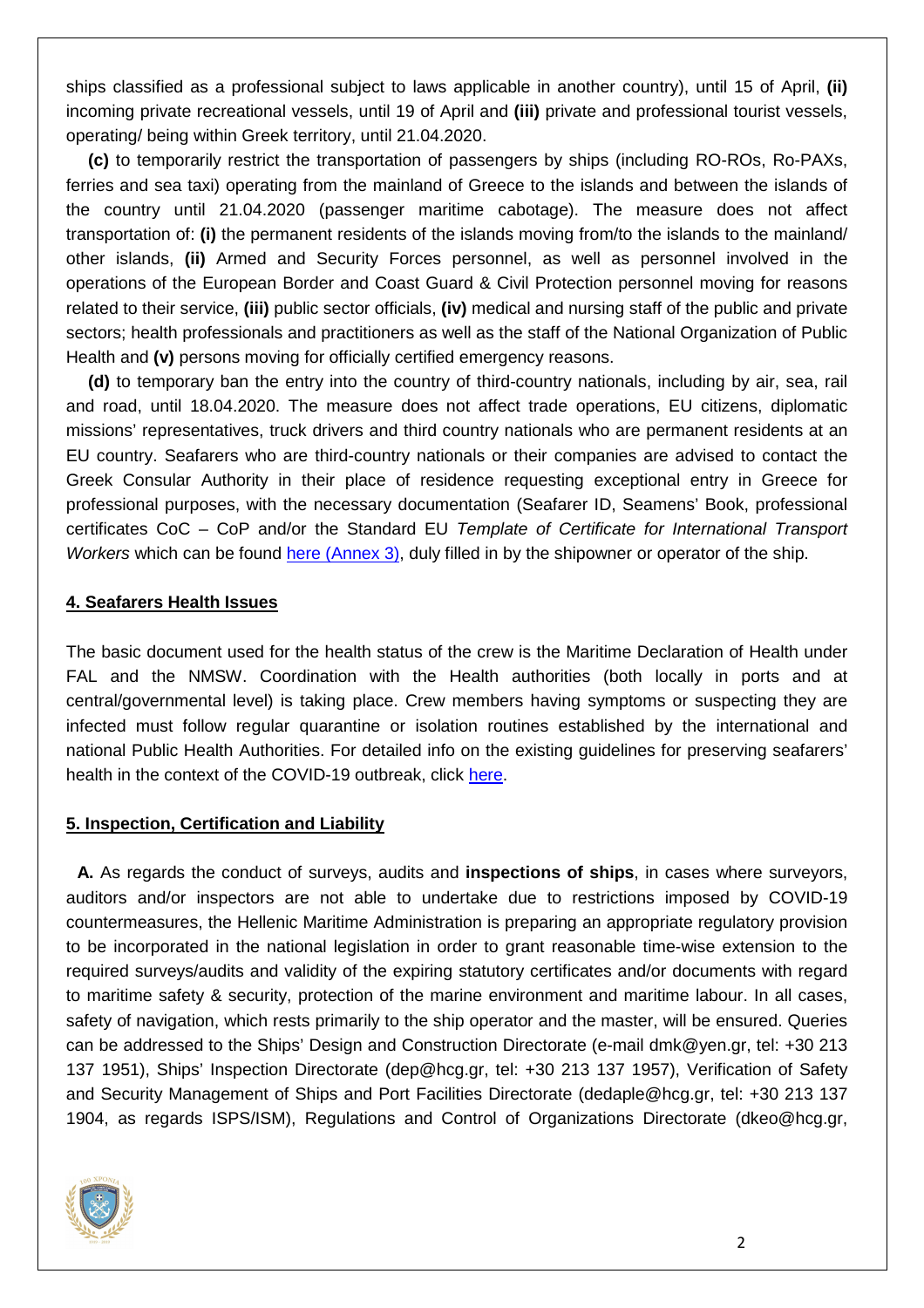tel.+30 213 137 1878) and Director's office of General Directorate for Ships' Control (dkc@hcg.gr, tel.+30 213 137 1959).

With regard, specifically, to the conduct of ISM-ISPS renewal audits on boards ships that cannot be carried out in a timely manner, due to difficulties arising from the current COVID-19 pandemic, an extension to the appropriate certificates, may be given, up to three (03) months, in accordance with the paragraph 13.14 in conjunction with paragraph 13.12 of the ISM Code and additionally paragraph 19.3.5 in conjunction with paragraph 19.3.2.1 of the ISPS Code, provided that all the other requirements of the ISM Code and the ISPS Code are respectively met. Verification of Safety and Security Management of Ships and Port Facilities Directorate (DEDAPLE) should be informed at the same time accordingly with all the required documentation.

Furthermore, the annual ISM internal audits as referred in paragraph 12.1 of the ISM Code may be postponed for 3 months, in cases where audits cannot be carried out due to travel restrictions imposed by COVID19. The ship owner shall notify the RO or DEDAPLE in case they make use of the abovementioned provision.

Similarly, annual internal audits under the ISPS Code may also be postponed for 3 months with notification to the RSO as above. All cases shall be reported afterwards by the ROs and sent to DEDAPLE (dedaple@hcg.gr, tel. +30 213 137 1904).

Any queries regarding the obligations, as set out in the pertinent bilateral agreements, of the Authorized Recognized Organization against the Maritime Administration should be submitted to Directive of Regulations and Control of Organizations Directorate (e-mail dkeo@hcg.gr tel: +30 213 137 1878 )

In addition, the Administration has imposed temporarily a restriction to the transportation of passengers by ships (including RO-PAXs, High Speed Crafts, and RO-ROs) taking into account that one passenger is permitted in each 10 square meters of enclosed public space and one passenger or crew member in each cabin.

For all issues that fall under the jurisdiction of Ships' Inspection Directorate requests must be submitted electronically to the following dedicated email addresses of the Directorate:

- Construction and accommodation inspections' unit : eke@hcg.gr, tel +30 213 137 1853
- Marine Equipment unit : mareq@hcg.gr, tel:+30 213 137 1879
- Mechanical-Electrical surveys and small vessels unit: mems@hcg.gr, tel: +30 213 137 1849
- Coordination and issuance of certificates unit: sep@hcg.gr, tel:+30 213 137 1810
- Ships' archives unit: sep@hcg.gr, tel: +30 213 137 1810

Particularly:

 $\triangleright$  for issuance of Ship's Station Radio License

1. The procedure and the required documentation for issuing the ship's station radio licence are described in Circular No. 2333.12-5/11293/2017/13-02-2017 (Α∆Α: 7Μ4Λ4653ΠΩ-8ΨΨ) of the Hellenic Administration.

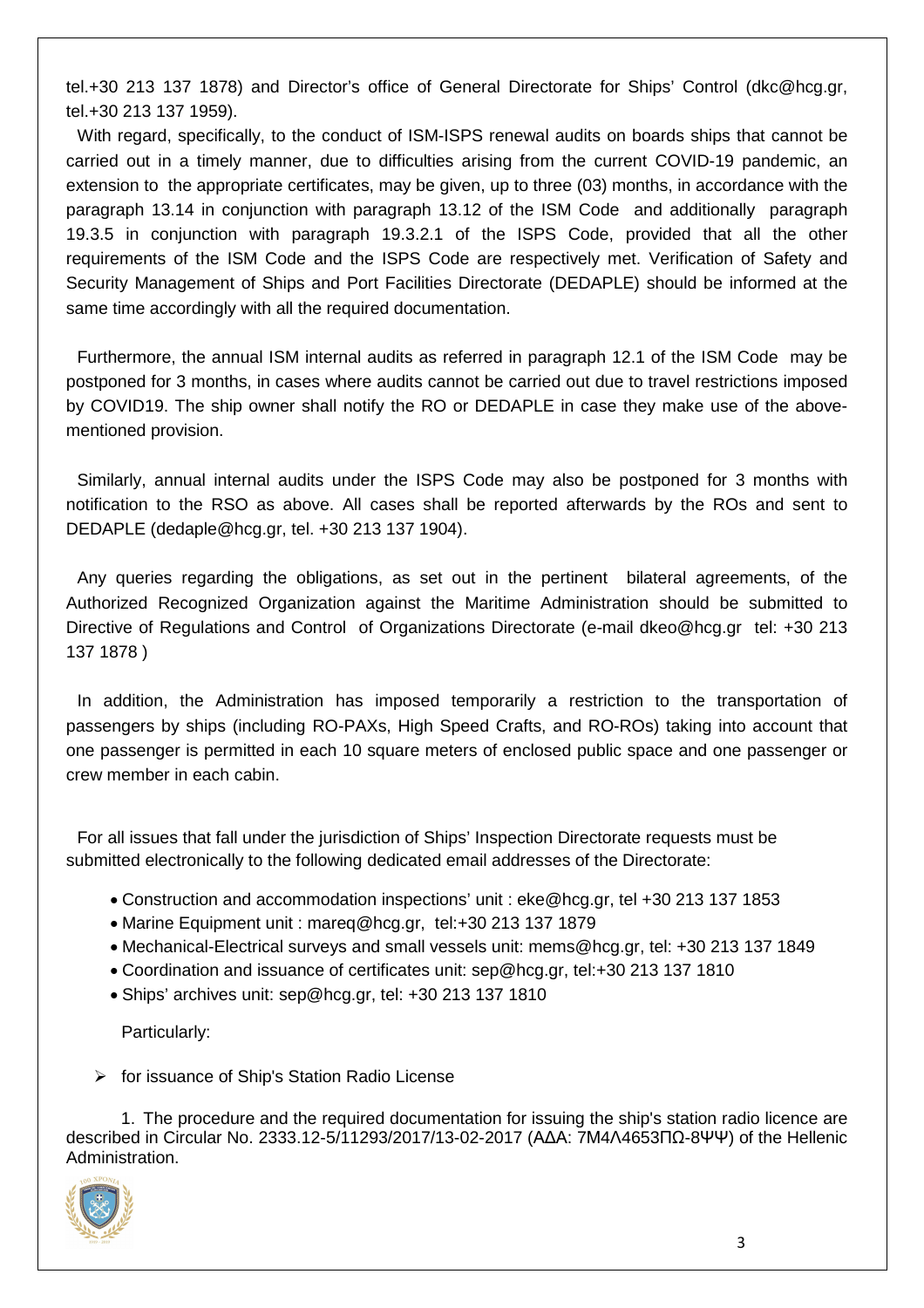2. All inquiries and applications with the required documentation to be submitted in scanned electronic form in the e-mail: mareq@hcg.gr. An acknowledgment of receipt will be sent within two working days.

3. The applicant is informed through e-mail when the new ship station radio licence is ready in order to schedule an appointment with an officer of the Marine Equipment unit to receive it in hard copy.

 $\triangleright$  for issuance of Ship's Permit to Operate (HSC/DSC)

1. All queries and applications with the required documentation to be submitted in scanned electronic form in the e-mail: sep@hcg.gr. An acknowledgment of receipt will be sent within two working days.

2. The applicant is informed through e-mail when the new Permit to Operate licence is ready in order to schedule an appointment with an officer of the Coordination and issuance of certificates unit to receive it in hard copy.

Entry into the premises will be allowed only to individuals that have scheduled appointments with officers of the Ships' Inspection Directorate.

All services related to the above units will continue to be executed.

Queries after office hours are dealt by 24/7 officer in charge (email: kep@hcg.gr phone: +30 210 419 1800).

**B. Extension of seafarers' certificates** issued under STCW 78 and have expired or are due to expire on 30/05/2020 and their five-year renewal requires successful refresh/update courses, may be considered for a period of six (06) months, without having to undergo the said course. For all STCW certificates the Administration is preparing an appropriate regulatory provision with a view to ensure the smooth operation of shipping. The Hellenic Maritime Administration continues for emergency reasons to accept applications for the issuance and revalidation of certificates and will process them as far as possible. Any relevant queries to be submitted to the Seafarers' Training Directorate (e-mail dekn@hcg.gr, tel: +30 213 137 1439, +30 210 452 1032 - 1082).

**C.** Any queries arising to **IMO liability Conventions** and related certification, upon presentation of a valid blue card, can be submitted as follows: **(i)** for the CLC and the Bunkers Convention, to the local HCG branch or to the Marine Environment Protection Directorate (e-mail dipthap@hcg.gr – tel. +30 213 137 1304) and **(ii)** for the Athens Convention (PAL), to the local HCG branch or to the Directorate for Shipping (e-mail: dpn@hcg.gr – tel. +30 213 137 4616).

# **6. Extension of Sea Service Beyond the Seafarer Employment Agreement (SEA) – Seafarers Repatriation Issues**

The Hellenic Maritime Administration has been made aware of cases where stringent border control measures for reducing the spread of COVID-19, have resulted in operators having difficulty in arranging crew changes and repatriating seafarers on expiration of their SEAs. Repatriation of seafarers onboard foreign flagged vessels calling at greek ports is subject to the restrictions of entry into the country and under the control of health authorities. However, the Maritime Administration has requested the competent authorities to facilitate the entry of seafarers as essential workers, irrespective of nationality, at border crossing points.